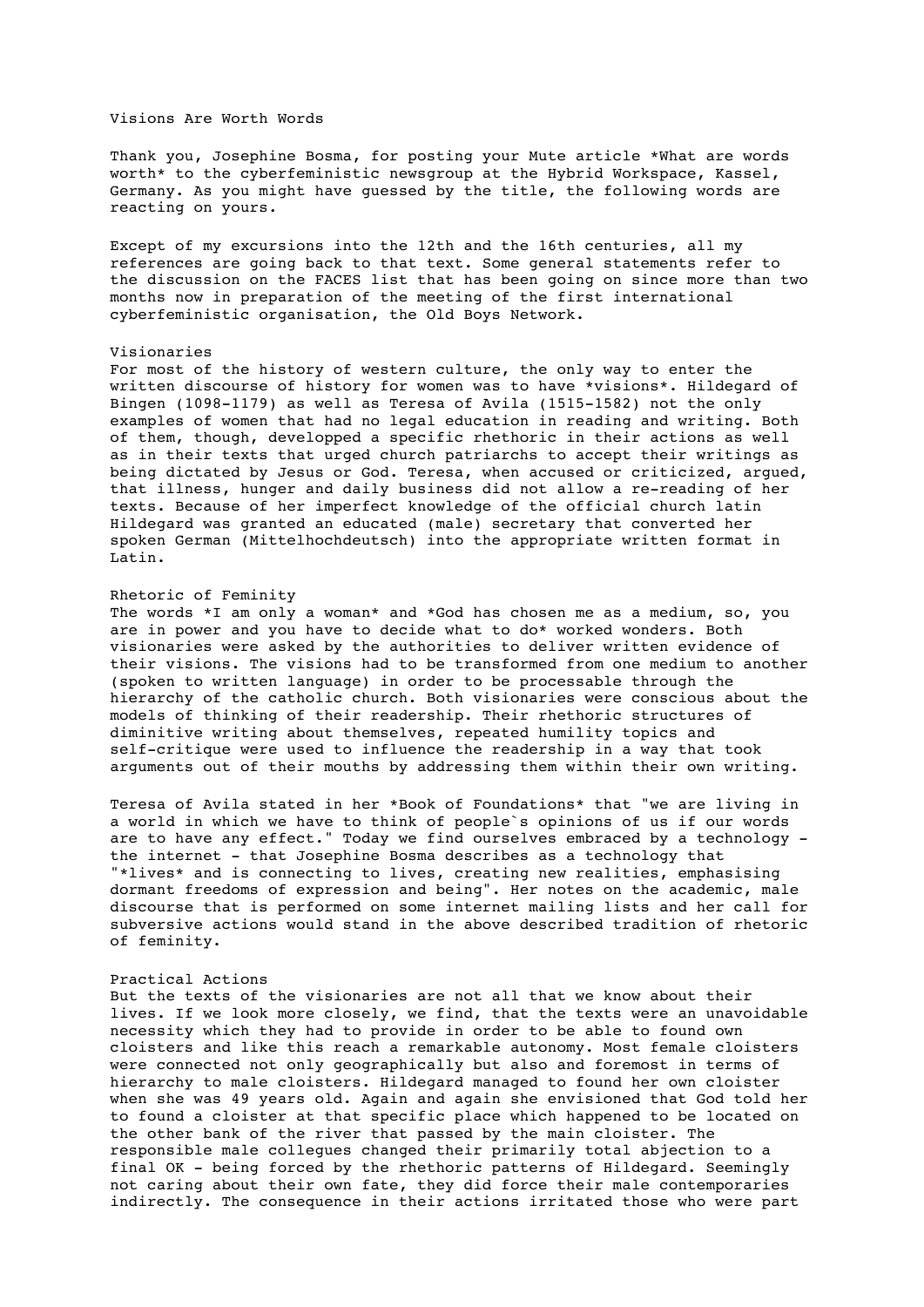of the institution. The virus of suspect - what, if these women are getting their visions from above? - made desicions possible that were directed against the system.

Both visionaries became writers. But not to play a role within the game. They used this tactic to realize their other visions. Hildegard\*s cloister worked as a psychological institution for people in despair, as a pharmacy, as an ambulant hospital and as a collecting point for life experiences in general. Teresa founded her first convent with 43 and when she died she had opened more than 20 houses for women. All without legal authoritiy, i.e. she squatted deserted houses, established a working community there and went on. Of course, the writings which were translated into the local languages helped to distribute a theory for their doings, but the every day problems were different. The texts were not written with the one and only aim to participate in the male dominated discourse but to establish structures that were in an immediate connection to every day life and the needs of its beings.

#### Cyberfeminism

This is the point where I see the cyberfeministic potential today. To find ways in using the internet and all technology around it, that makes sense not only in a theoretical but also in a practical way - based on insights that were developed and written down during a history of feminism. The knowledge transfer between women should not be sacrificed to the sake of producing as many and as good programmers or technicians as men have produced already. But ask for ways to integrate this product of a male dominated history of technology back into every day life. This does not mean that cyberfeminism as a state of mind can only exist where people have access to internet.

# Questions

In this context, I would like to draw your attention to a recent publication by Margaret Wertheim with the title \*Pythagora`s Trousers\*. With her background as a physicist, she wrote a history of physics of 2500 years on 250 pages. Her book reveals an inspiring connection between the patriarchic structures of the catholic church and the history of physics. Her suggestion is, to make use of those human beings (mostly women) that through their education outside of institutions have developped different point of views. The questions they raise towards products of history could stimulate a rethinking. How can we integrate these products into our lifes? Do we need to spent more money on the question of quantum physics? Or is there a possibility to create explanations of the creation or the future of the universe? With less technological effort such as words maybe?

# Mother Tongue, Culture and Style

A word about my own words: As a German, I am not a native English speaker. Writing in English is a hurdle which sometimes seems high. When re-reading the Hildegard and Teresa literature for this article, I realized that their being ignorant, unlettered women in the sense that they had no official training in Latin, this gave them in a way a lot of freedom: nobody blamed them for their language.

I am still wondering, whether the generalization (sorry, Josephine Starrs, but it is a generalization) that women develop a nice style in their online writing, can be applied on native as well as non-native speakers. Speaking for myself, I admit that I feel more creative and constructive writing in German than in English. Still, I am more interested in the international discourse on this subject than a national one.

During the discussion on cyberfeminism, criticical voices towards a male tradition of academic discourse have been raised. With my own position as a lecturer within such an institution, I feel attacked by these words. I think it is important to allow free choice for the place and way of